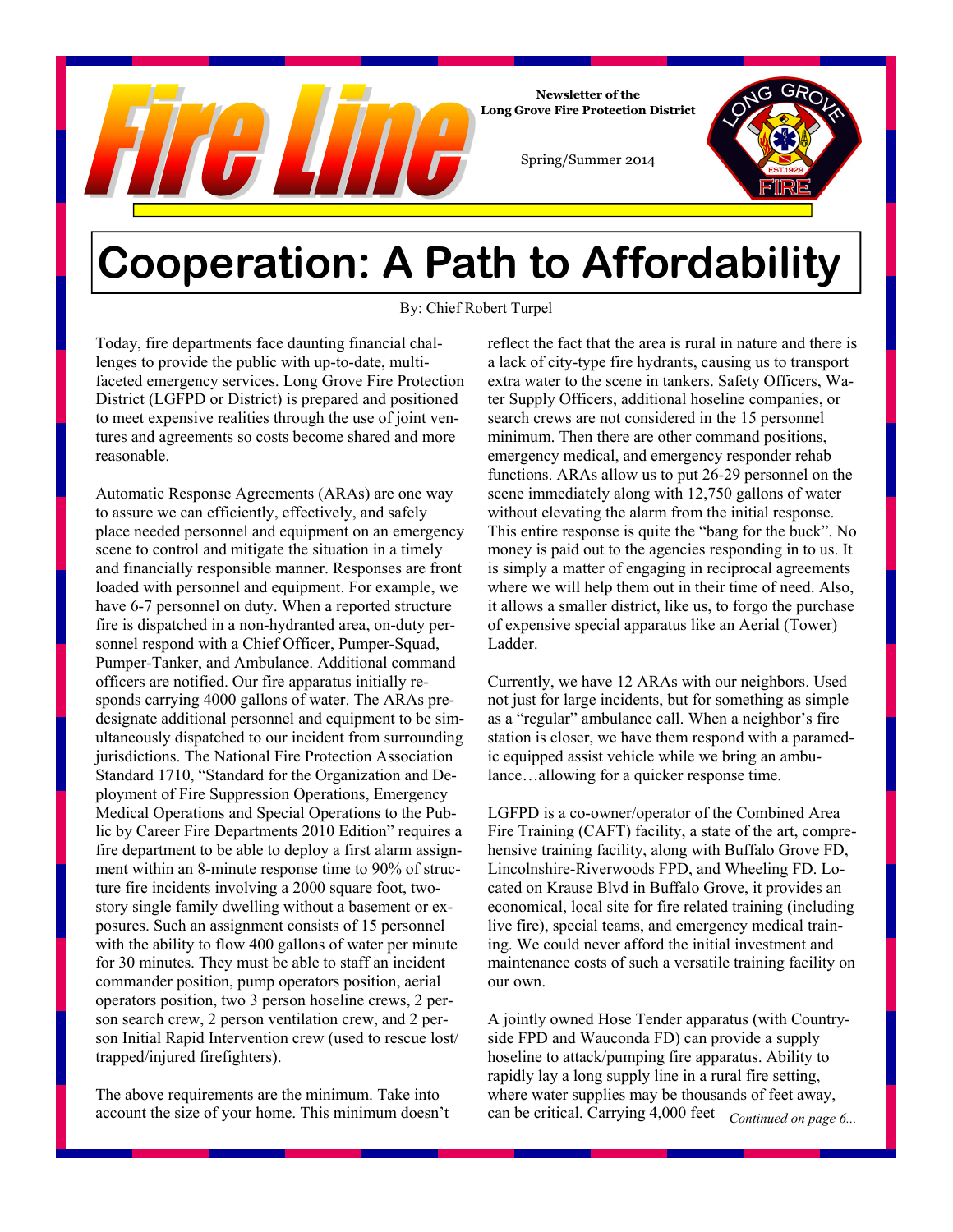# **Interesting Calls**

By: Deputy Chief Marc Small

In *September*, firefighter/paramedics assisted Countryside FPD with an ambulance for a motor vehicle crash at Route 83 and Westmorland Road in Long Grove. Our ambulance was assigned to render treatment to the 16 year old passenger trapped in a vehicle that had been struck by a pickup truck. The passenger was freed and transported to Advocate Condell Medical Center in Libertyville with life-threatening injuries. The driver of the vehicle, and mother of our passenger, died at the scene.

In *October,* we responded to a reported fire in an oven on Nichols Road in unincorporated Arlington Heights. The apartment's tenant met firefighters outside telling them the fire was out. Firefighters found some slight smoke in the apartment, along with a burned up cardboard tray that the tenant had forgotten to remove before cooking a pizza. There was no damage to the oven and the remaining smoke was removed from the apartment.

During *October through January,* firefighters responded to 11 out-of-town fires. Once each to Libertyville, Gurnee, Inverness, Lincolnshire, Highland Park, and Long Grove (in Countryside FPD's jurisdiction). Twice to

Lake Forest, Lake Zurich, and Prospect Heights.

In *January,* firefighter/paramedics responded to a Buffalo Grove residence to assist with a fall victim. A male subject was lying on the floor with a family member performing Cardio Pulmonary Resuscitation (CPR). Firefighters assessed the patient, confirmed he was not breathing, had no pulse, took over CPR, and started advanced life support (including using a defibrillator in an attempt to start his heart). When Buffalo Grove firefighters arrived, they all worked together as a team to restore his heart beat. The patient was transported to the hospital with a heart beat and is currently undergoing rehabilitation from his near death. Firefighters from both jurisdictions received a commendation from the Village of Buffalo Grove board members for their lifesaving efforts.

Due to *January's* severe cold weather, we responded to 15 calls for broken water pipes. Firefighters helped the residents remove water, checked for hazards, and when necessary, turned off power to areas of the homes with water dripping in electrical fixtures. Water was turned off to the homes, except when it was an isolated break.

*Continued on page 7...* 

### **Congratulations Jim Monroe**

LGFPD's Board of Trustees, officers, firefighters, administrative staff, and guests honored President James Monroe at a retirement ceremony held at the fire station on December 16, 2013. Jim served as a trustee of the District for 25 years with 15 years as President. His official retirement date was December 31.

President Monroe was the driving force behind the incredible amount of positive change and professional growth that has taken place inside the District. Under his direction, the Board enabled personnel to dream, develop, plan, implement, reassess, and improve all the components of operations, while keeping us grounded in reality, practicality, and overall good fiscal management.

Key accomplishments during Jim's tenure as President include: adding full-time personnel; increasing on-duty staffing levels; upgrading communications by joining the Regional Emergency Dispatch Center; entered numerous Intergovernmental Agreements with neighboring communities to improve responses and share resources; built a roster of highly trained and well educated personnel prepared to deal with all fire, emergency medical, and special rescue situations; improved insurance ratings for home and business owners; upgraded the entire fleet of apparatus/vehicles; maintained high funding level in District pension accounts; and renovated/expanded the District's only fire station

Thank you Jim, for all of these accomplishments and so much more. Be healthy, happy, and safe in your retirement; enjoy your time with your family.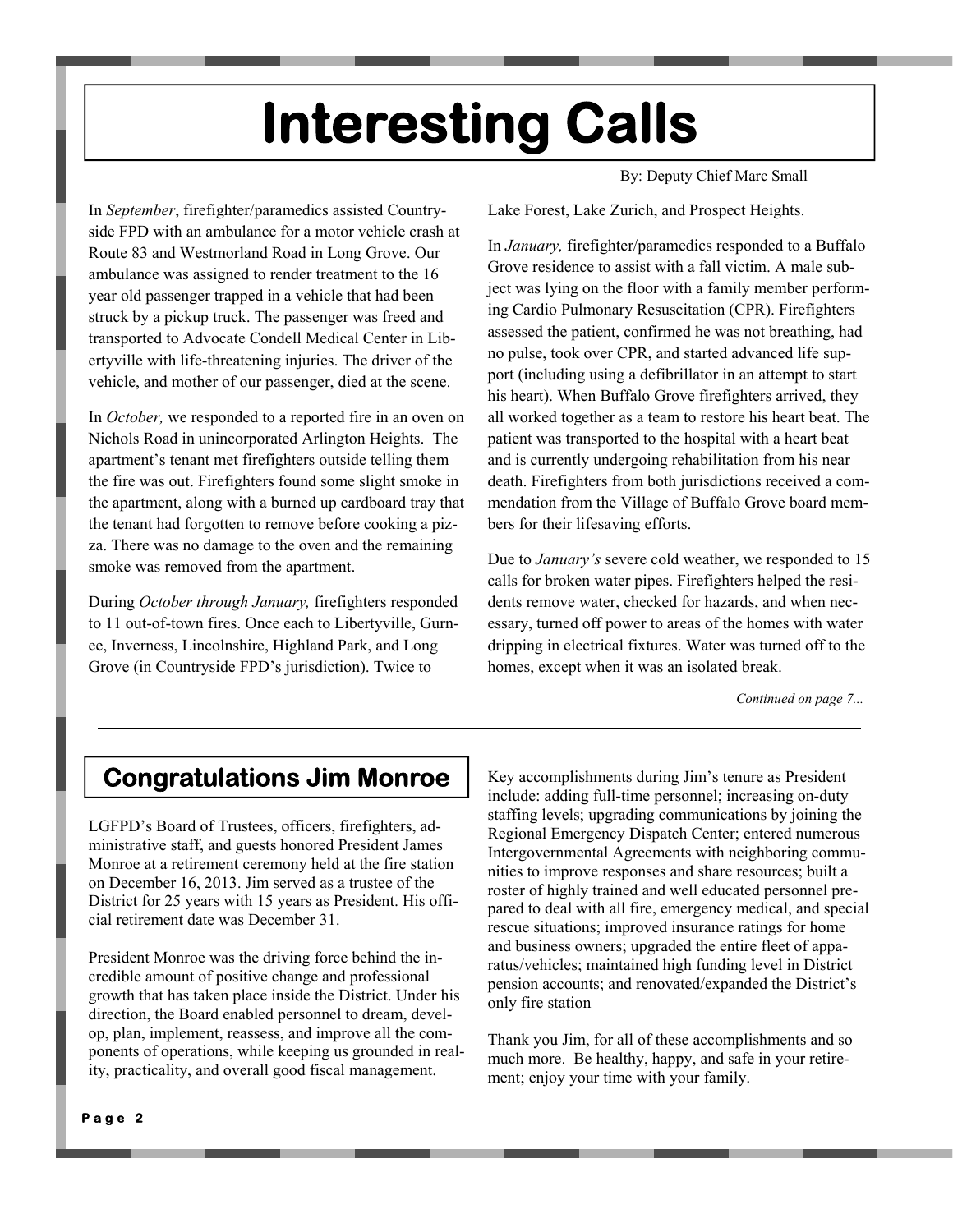## **What Everyone Should Know About Carbon Monoxide (CO)**

*What is carbon monoxide?* Carbon monoxide (CO) is an invisible, odorless gas. It is a common by-product of incomplete combustion, produced when fossil fuels (like oil, gas, or coal) burn. Because you can't see, taste, or smell it, CO can kill you before you know it's there. Exposure to lower levels over time can make you sick.

*Where does CO come from?* CO can be produced by the combustion that occurs from fossil fuel burning appliances like a furnace, clothes dryer, range, oven, water heater, or space heater. When appliances and vents work properly, and there is enough fresh air in your home to allow complete combustion, the trace amounts of CO produced are typically not dangerous. And normally, CO is safely vented outside your home.

Problems may arise when something goes wrong. An appliance can malfunction, a furnace heat exchanger can crack, vents can clog, or debris may block a chimney or flue. Fireplaces, wood burning stoves, gas heaters, charcoal grills, or gas logs can produce unsafe levels of CO if they are unvented or not properly vented. Exhaust can seep into the home from vehicles left running in an attached garage. All these things can cause a CO problem in the home.

*Why is CO so dangerous?* CO robs you of what you need most: oxygen, which is carried to your cells and tissue by the hemoglobin in your blood. If you inhale CO, it quickly bonds with hemoglobin and displaces oxygen resulting in flu-like symptoms, for example: headaches, fatigue, nausea, dizzy spells, confusion, and irritability. Since symptoms are similar to the flu, carbon monoxide poisoning can be misdiagnosed. As levels of CO rise or exposure time gets longer, victims may suffer vomiting, loss of consciousness, and eventually brain damage or death.

*Who is at risk from CO poisoning?* Everyone is at risk

#### By: Inspector Walt Lovelady

because everyone needs oxygen to survive. Medical experts believe some people may be more vulnerable to CO poisoning: unborn babies, infants, children, seniors, and people with heart and lung problems due to higher metabolic rates.

*How can I help protect against CO poisoning?* Early warning is important: install one or more alarms. The Consumer Product Safety Commission (CPSC) recommends that every home have at least one CO alarm with an audible warning signal installed near the sleeping area. Choose a CO alarm that is tested and listed by a Nationally Accredited Lab such as ETL or UL.

Have your appliances checked regularly. Have a qualified appliance technician check all fossil fuel burning appliances, venting, and chimney systems at least once a year, or as recommended by the manufacturer.

#### *Where should I look for potential sources of CO in the home?*

- $\Diamond$  A forced air furnace is frequently the source of leaks and should be carefully inspected by a professional at least annually. The following checks are normally part of an annual furnace inspection:
- Check furnace connections to the flue pipes and venting systems.
- Check furnace filters and filtering systems.
- Check forced air fans for proper installation and to assure correct air flow of flue gases.
- Check the combustion chamber and internal heat exchanger for cracks, holes, corrosion, or dirt/ debris.
- Check burners and ignition systems and pilot lights.
- Check fireplaces for closed, blocked, or bent flues, soot, and debris.
- $\Diamond$  Check all venting systems to the outside of your home. This includes checking flues and chimneys for cracks, corrosion, holes, debris, or blockage. Animals and birds can build nests in chimneys, preventing gases from escaping. Vibrations can shake vent

*Continued on page 5...*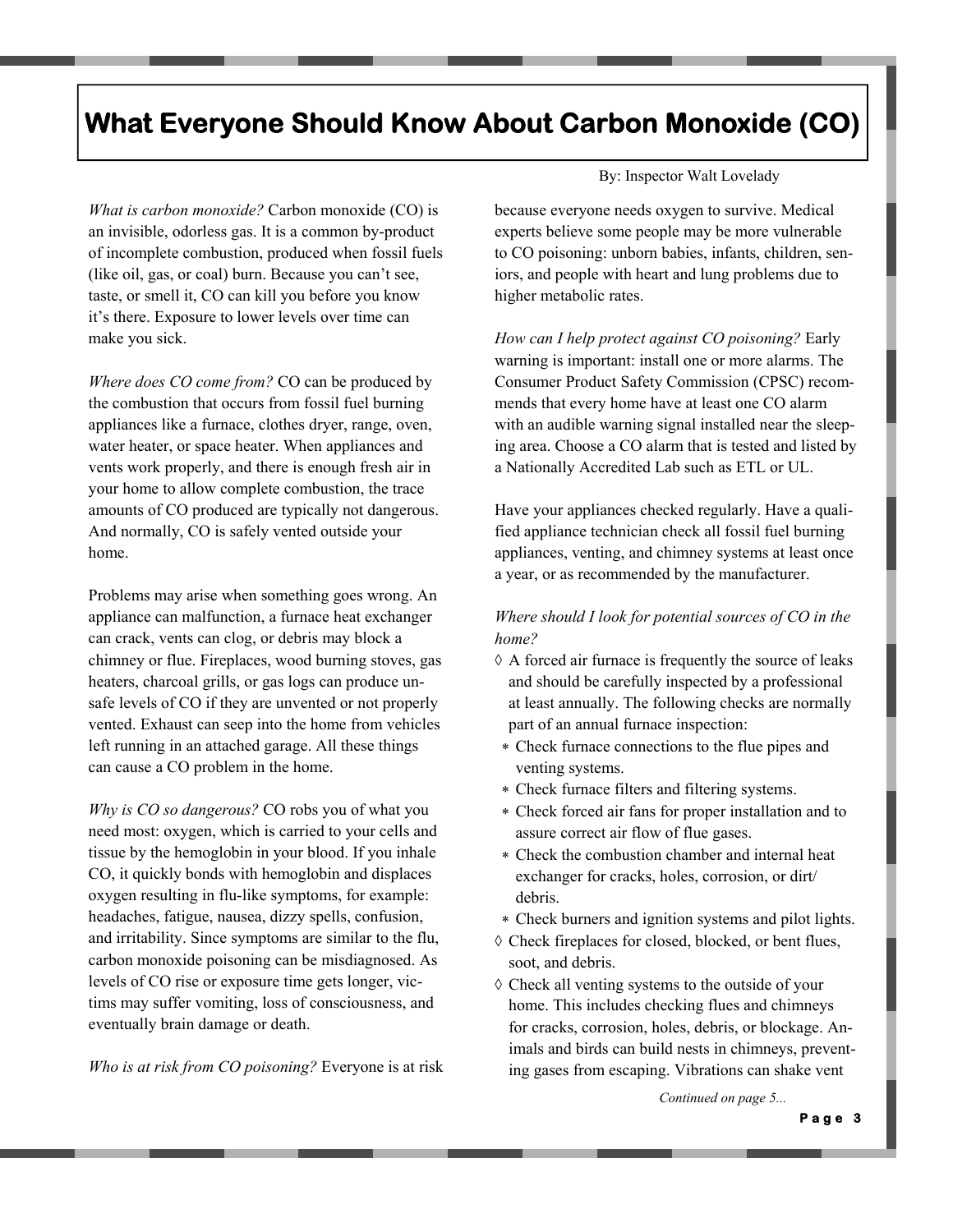## **Meet Our Fire Service Family...**

By: Lieutenant Mark Gates

To do the best job possible you have to hire the best. We are proud of our top personnel, so in each newsletter we feature a few of our finest firefighters, who are part of our team and fire service family.



Firefighter/Paramedic Scott Humphries became a paramedic in 2012, worked for Superior Ambulance Service, and entered the fire service in 2013. Having completed fire academy and receiving certification, he came to LGFPD as a paid-onpremise firefighter/paramedic. Prior to developing an interest in the fire service, he earned a B.S. in Education and worked as a teacher.

When Scott is off duty he likes to play the guitar, camp, and fish. He also enjoys baseball and softball.



Firefighter/Paramedic Markus Rill entered the fire service in 2005. After completing the fire academy and paramedic school, he started working at Beach Park FPD. Seeking extra experience, he worked part-time at other local departments, such as Lincolnshire-Riverwoods FPD, Tri-State FPD, and Addison FPD. In 2008, he was hired full-time by Prospect Heights FPD and then came to Long Grove FPD in 2010, as a part-time firefighter/paramedic.

FF/PM Rill has continued his fire service education, having received certifications as a Hazardous Materials Responder Operations Level, Trench Rescue Technician, Confined Space Rescue Technician, Rope Rescue Technician, and Structural Collapse Technician. He helps train new paramedics and has been working in our Fire Prevention Bureau as a pre-planner and public educator.

When not working, Markus enjoys spending every moment possible with his wife and three children. They like camping, hiking, and swimming together and also enjoy German folk dancing. He sings at his church and has earned the Eagle Scout, the Boy Scouts of America's highest achievement.

## **LGFPD Mission Statement**

*To provide residents, owners, businesses, and visitors within the Long Grove Fire Protection District, and any recognized emergency agency requesting automatic/mutual aid, with the safest, effective, efficient, comprehensive, and customer focused Fire, Rescue, and Emergency Medical Services possible. This high level of professional services will not be limited in scope to emergency situations only, but will encompass the broader spectrum of public safety, to include Public Education, Fire Inspections, and all other support services.*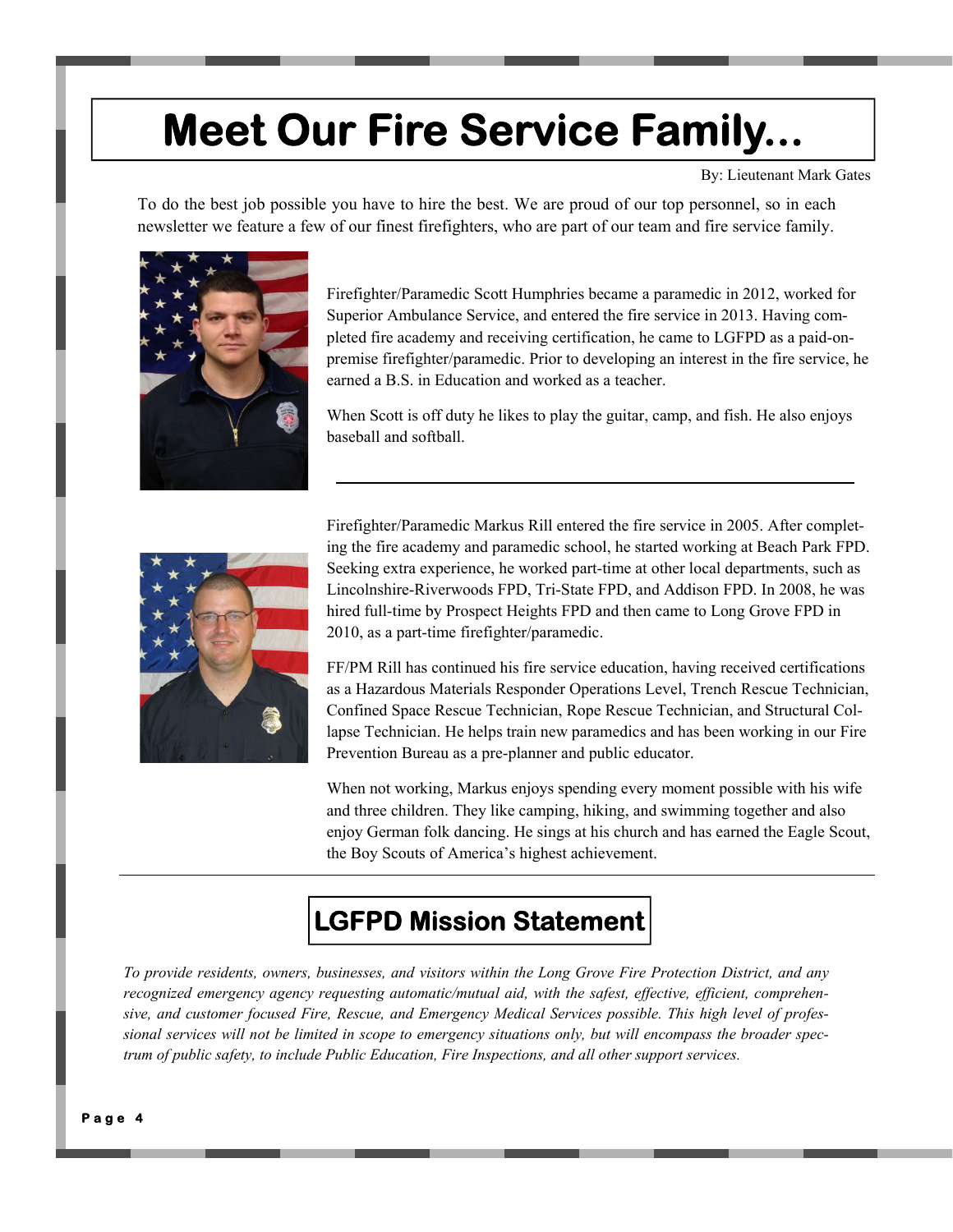#### *...continued from page 3*

pipes lose from gas dryers or water heaters, preventing CO from being vented properly outside.

- $\Diamond$  Check all other appliances in the home that use fossil fuels such as natural gas, oil, propane, wood, or kerosene. Appliances include:
- water heaters
- clothes dryers (Check the clothes dryer vent opening. Lint may block proper venting outside the house.)
- \* kerosene heaters
- ovens or cook tops (Stove tops or ovens that operate on fossil fuels should never be used to heat a residence.)
- Wood-burning stoves, alternative power sources (such as gas or diesel generators).
- $\Diamond$  Barbecue grills should never be operated indoors under any circumstances.
- $\Diamond$  Never run a generator indoors or in a poorly ventilated area such as a garage, basement, or porch.
- $\Diamond$  Use the appropriate-size power cords to carry the electric load.

#### *What do I do if my CO alarm goes off?*

- $\Diamond$  Never ignore an alarm! It is very possible that you won't be experiencing symptoms of CO poisoning when the alarm sounds. That doesn't mean there is no CO present. The alarm is designed to go off before you feel sick, so you have time to react and take action.
- $\Diamond$  Don't panic. Press the mute button to temporarily quiet the alarm; then call 9-1-1. Immediately move everyone to a source of fresh air. Moving outside is the safest solution.
- Leave the CO alarm where it is (emergency responders will want to check it when they arrive). Do not re-enter your home until the emergency responders have arrived, your home is aired out, and your CO alarm returns to normal operation.
- Ensure that CO alarms have working batteries installed.

*How does a CO alarm work?* It's not a smoke alarm.

CO alarms are not a substitute for a smoke alarm. Although fire is a source of CO, a CO alarm does not sense smoke or fire. Warning of fire requires the installation of smoke alarms. While a smoke alarm triggers an alarm when it detects particles of smoke, a CO alarm triggers an alarm based on exposure to CO over time. It is designed to sound an alarm before an average, healthy adult may experience symptoms.

Remember, with CO, it is the concentration of CO over time that poses a threat. Since CO displaces oxygen in your blood, it can harm you if you are exposed to either high levels of CO in a short period of time, or to lower levels of CO over a longer period of time. Current UL Standard 2034 limits for CO alarms to activate are:

- $\Diamond$  30 days
- 70ppm for 60 to 240 minutes
- 150ppm for 10 to 50 minutes
- $\Diamond$  400 ppm for 4 to 15 minutes

A national survey reveals nearly three quarters of Americans think CO can be "very dangerous" in the home, and their fears are warranted. CO is the leading cause of accidental poisoning in the US, according to the Journal of the American Medical Association. Often referred to as the silent killer because one can't see, smell, or taste it, CO is a by-product of combustion. Exposure to CO causes many flu-like symptoms and can be fatal. That's why it's so critical for consumers to identify potential dangers and take measures to help protect themselves and their families against this serious threat. For your own safety, and that of your family, please install a minimum of one battery-operated CO alarm (or AC-powered alarm with battery backup) outside each sleeping area, and for maximum protection install at least one CO alarm on each level of the home. Illinois law has required working CO detectors in all dwelling since January 2007. CO detectors AND smoke detectors are essential safety equipment for every home. Please make sure you install them in your home for safety's sake.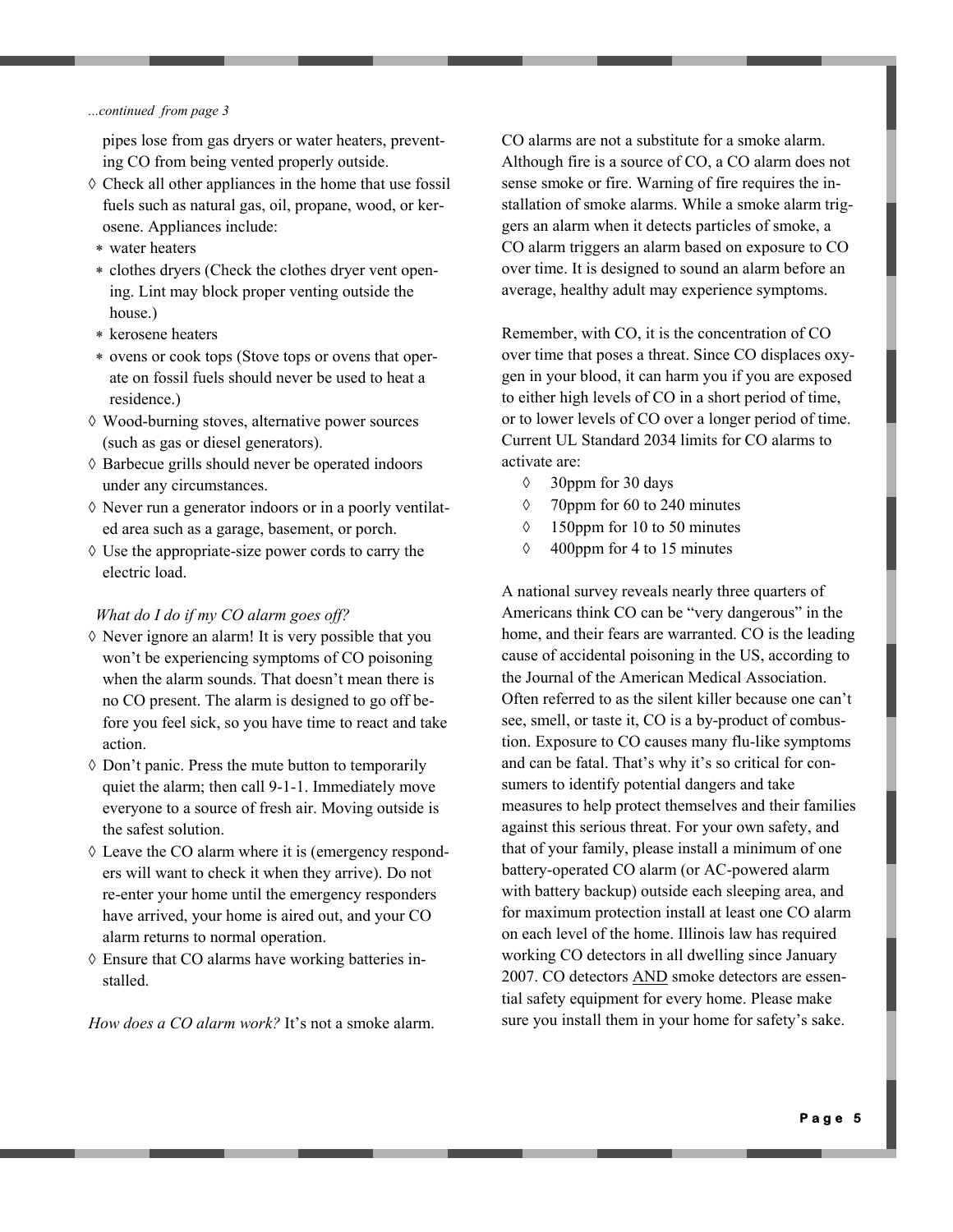#### *...continued from page 1*

of 5" large diameter supply hose, it was built by modifying an ambulance chassis and fabricating the body. Costing the District just \$13,632 compared to an estimate of \$138,000 for a new apparatus…a huge cost savings.

In February, an intergovernmental agreement was signed with the Village of Barrington for cooperative storage and use of certain vehicles. Instead of selling a 1994 Pumper in good mechanical condition but with a fairly low resale value, we are able to retain it as a mechanical reserve for use by both jurisdictions. We have no room to store the apparatus; it will be stored at Barrington FD while we retain ownership. Maintenance costs will be shared and insurance is covered by the department storing it or has it in service when a front line apparatus is out of service for repair. This prudent solution will grow to include an ambulance when we finalize the purchase of a new one later this year. A rotation of fire/EMS apparatus into reserve status will take place as new equipment is purchased.

I say, "every little bit counts," when it comes to saving money on purchases. That's just what happened with our new ambulance. LGFPD, Beach Park FPD and Zion FD jointly agreed to purchase ambulances at the same time. The manufacturer, already the lowest bidder, passed on savings of \$3000 for building 3 similar ambulances at the same time.

LGFPD is a member of the Lake and McHenry Counties Fire Departments Specialized Response Teams (LMCFDSRT) that encompasses MABAS Divisions 4 and 5 (explained later). Teams include Ice and Open Water Divers, Hazardous Materials Technicians, Technical Rescue Technicians (multi-disciplined: Confined Space, High Angle, Structural Collapse, & Trench), Side Scan Sonar Technicians, Swift Water Rescue Technicians, and Wildland Firefighters. Member organizations pay \$4975 per year to utilize the Team's technicians and special equipment. Supplying technicians isn't required but encouraged. We have 3 divers certified in open water and ice diving, 4 Hazardous Materials technicians, 4 Technical Rescue technicians, and 2 Wildland firefighters. The LMCFDSRT has a long list of specialized assets to properly equip these special teams. They include a dive rescue support trailer, Hazmat equipment truck, Hazmat spill container, Hazmat decon vehicle, Hazmat trailer, a hook lift truck, mechanics truck, deployment support trailer,

side scan boat, two air compressor units, deployment bus, USAR (Urban Search and Rescue) 4 and 5 container, trench/below grade container, lumber container, wildland firefighting container, side scan sonar equipment, inflatable boat, work shop container, two light and generator units, two 6 wheel ATVs, a shelter unit, and a roll off truck. Some of these assets are owned by LMCFDSRT and the rest was provided by MABAS Illinois (explained below). As a side note, the team controls the use of a sprinkler side by side trailer used for public education, a pump demonstration trailer, and a self contained breathing apparatus training trailer. There is no way a suburban fire department could have access to so many highly trained technicians with advanced technology if it was not for the joint team concept; the annual fee is an incredible bargain. This concept allows us to be able to staff a special rescue incident with the proper amount of trained and well equipped technicians in a timely manner.

Lastly, we are a member of MABAS Division IV (Lake County) and, in turn, the parent organization MABAS Illinois. The Mutual Aid Box Alarm System (MABAS) was created in the Chicago suburbs in 1970 and grew into a state wide non-discriminatory mutual aid response system for fire, emergency medical services, and specialized incident operational teams. About 1000 of the 1200 fire departments in Illinois are members of MABAS, distributed into 67 Divisions. MABAS provides a template for pre-designated and numbered response cards above the first two initial levels provided by ARAs. MABAS Box Alarm requests are made on an incident scene by the Incident Commander requesting more help than his local ARAs are set-up to provide. On a Box Alarm, a change is made from the local dispatch radio frequency to the designated dispatcher for the MABAS Division, taking place on the common Illinois Fire Emergency Radio Network (IFERN). Incident Command requests that the dispatcher activate a numbered box card for a given level of help; the higher level, the more help that is obtained. The incident then continues to run through the MABAS Division's dispatch center.

MABAS Illinois has taken on additional responsibilities over the years and now coordinates statewide responses (tornados in 2013) and out of state responses (Hurricane Katrina). MABAS researches, purchases, stocks, and supplies special equipment to the different MABAS Divisions within the state in addition to staffing its own Operational Readiness Center in Wheeling.

*Continued on page 8...*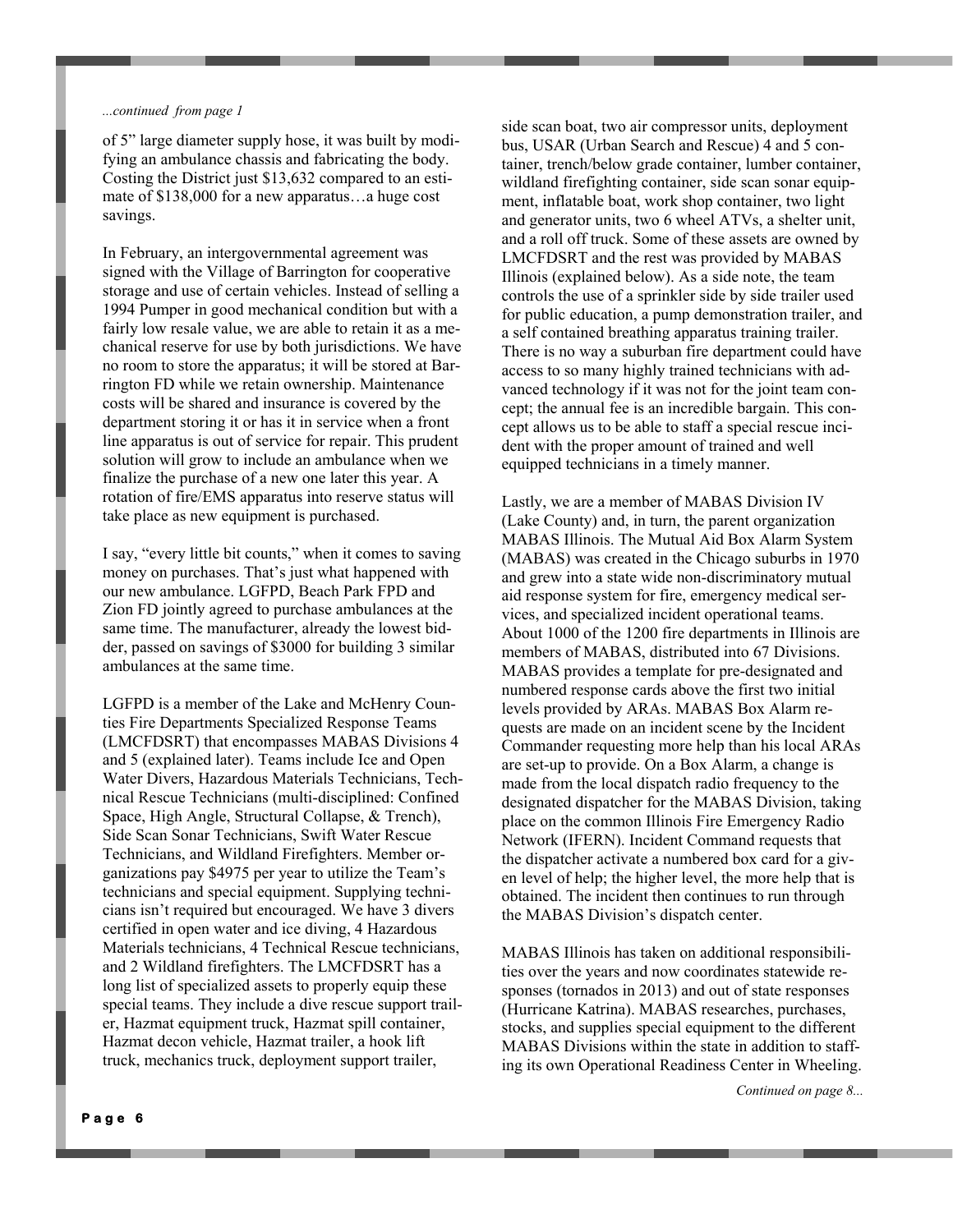# **Analysis of 2013 Responses**

By: Firefighter/Paramedic Jeff Baygood

LGFPD had another busy year running 1,527 responses in 2013. Although that is a 9% reduction from the total of calls in 2012, we have been very busy nonetheless. Often times (18.5%), multiple responses were going on simultaneously. We are able to handle 89% of responses with on-duty personnel, without needing to call back off-duty personnel. Over half of our calls occurred within the Village of Long Grove and the summer months of May, June, and July were the busiest. The District was busy with structure fires; responding to more structure fires this year compared to last year. Ten working structure fires were within a mix of commercial, residential, and mult-family buildings. Our ambulances continue to be very busy running 56% of total calls. The ambulances continue to mostly transport patients to Northwest Community Hospital. We do also transport patients to Good Shepherd Hospital, Condell Hospital, Highland Park Hospital, Lake Forest Hospital, Glenbrook Hospital, and Lutheran General Hospital. We also responded to a greater amount of motor vehicle accidents than in previous years. Calls were divided quite evenly between the three shifts. Red Shift ran the most at 531 calls, Gold Shift ran 500 calls, and Black Shift ran 498 calls. In addition to fire and ambulance calls, we had some Specialized Response Team responses as well. Hazardous Materials Technicians responded to 4 calls. Divers responded to 3 calls, and Technical Response Team members responded to 1 call within our MABAS Division.



#### *...continued from page 2*

In *February,* firefighters responded to a roof that had collapsed due to accumulation of heavy snow. The pole barn style, detached garage was empty of people; two work vans and several tractors were inside. ComEd was requested to the scene since there was electricity running to the garage. Following inspections by LGFPD and the Building Department, the area was isolated using barricade tape until the homeowner could make repairs.

## **In Memory Of...**

It is with the deepest regrets the Long Grove Fire Protect District announces the sudden passing of former part-time Firefighter Wayne "Hank" Kos on February 26, 2014. Please keep Hank and his family in your thoughts and prayers.